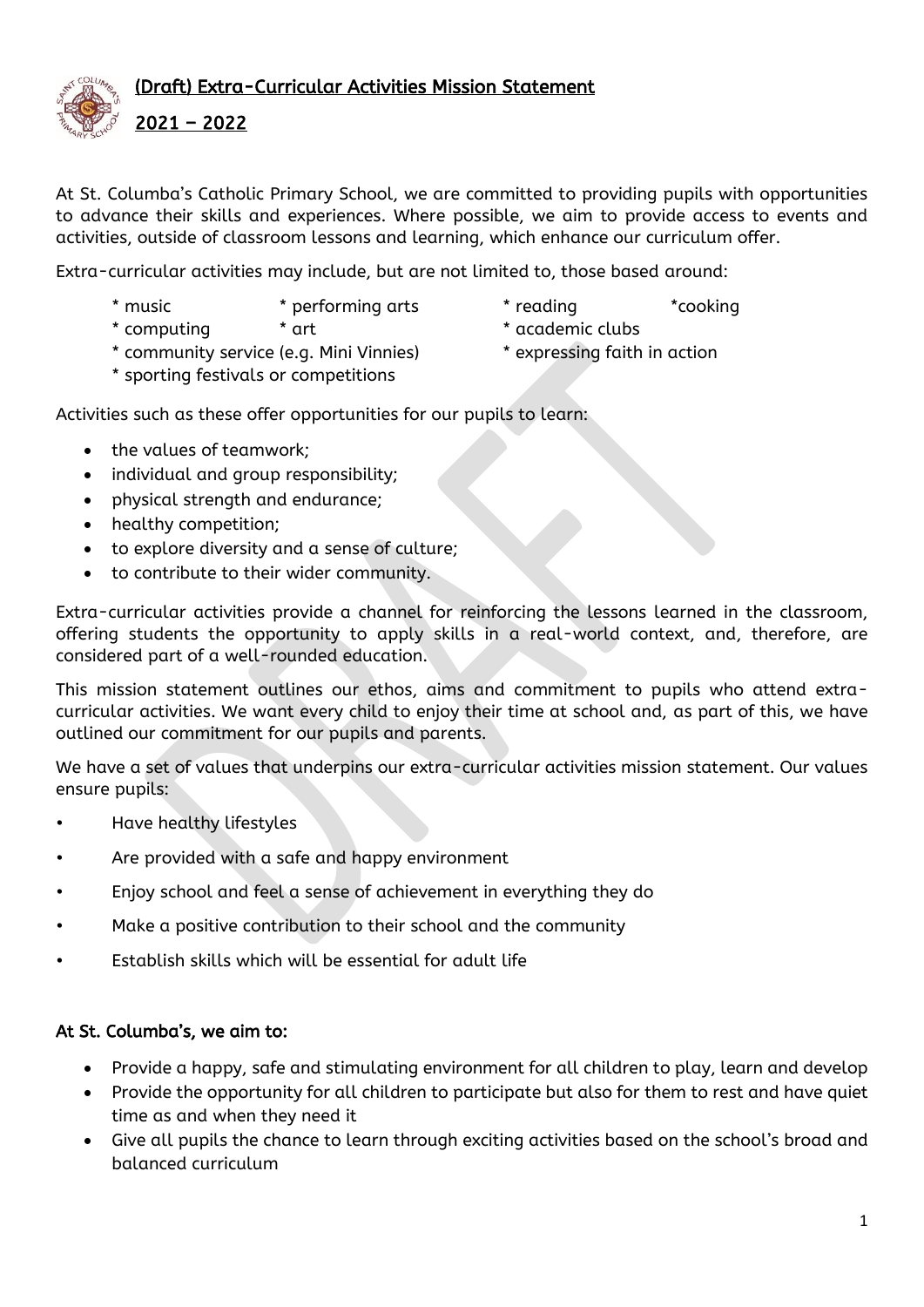- Provide a high standard of teaching and learning so that pupils feel challenged to reach their potential
- Help pupils to develop responsibility for themselves and their actions, and to become confident, independent and cooperative individuals
- Encourage pupils to have a positive attitude and respect for both themselves and other people
- Promote a positive relationship with parents and we work in partnership with them to provide high-quality education, play and care for their children
- Undertake monitoring and evaluation of these extra-curricular opportunities to ensure that we continue to meet the needs of our pupils and parents

## The school is committed to the following:

- During the course of a child's time at St. Columba's, we strive to provide varied opportunities that cater for a range of interests and abilities
- Ensuring any planned activities within the extra-curricular offer are inclusive, not discriminatory and accessible for all
- Ensuring activities promote the social, emotional and mental health of all pupils
- Providing pupils with access to a variety of facilities and equipment that is safe to use, and ensuring pupils are supervised at all times
- Ensuring staff leading extra-curricular activities put the needs and safety of pupils first at all times
- Adhering to relevant legislation that keeps pupils safe and free from harm at all times
- Facilitating inclusion and equal access to educational provision for all pupils as legally required, and making reasonable adjustments to ensure such provision is extended to pupils with additional support needs
- Ensuring staff adhere to their safeguarding duties at all times and report any concerns they may have to the Designated Safeguarding Lead
- Ensuring staff are qualified, and that any volunteers and staff on duty during the extracurricular activities have undertaken the relevant security checks and these are listed in the school's recording system
- Promoting a positive and inclusive environment for pupils and tackling any incidents of bullying immediately
- Listening and responding to pupils' and parents' views and concerns
- Sharing relevant information with parents and pupils where possible. For example, the annual timetable of events for specific activities throughout the year in order for pupils to make informed choices, in so far as it is reasonable to manage
- Keeping parents informed in a timely manner, via email, text message or telephone call, of arrangements for extra-curricular activity events. This is especially important where the start or finish times are outside of the normal school day, or there is a cost involved. Parents will be informed as soon as school are able to confirm definite plans and arrangements
- Keeping children informed in school, in an age appropriate way, of arrangements for extracurricular activity events
- Sharing all relevant information with parents to ensure effective communication
- Sharing and discussing pupils' achievements, experiences and progress
- Where it is reasonable and achievable, school will try to offer a wide ranging group of pupils the opportunities to participate in planned events such as sports festivals, unless competition rules stipulate the need for a particular focus group (e.g. gender / SEND)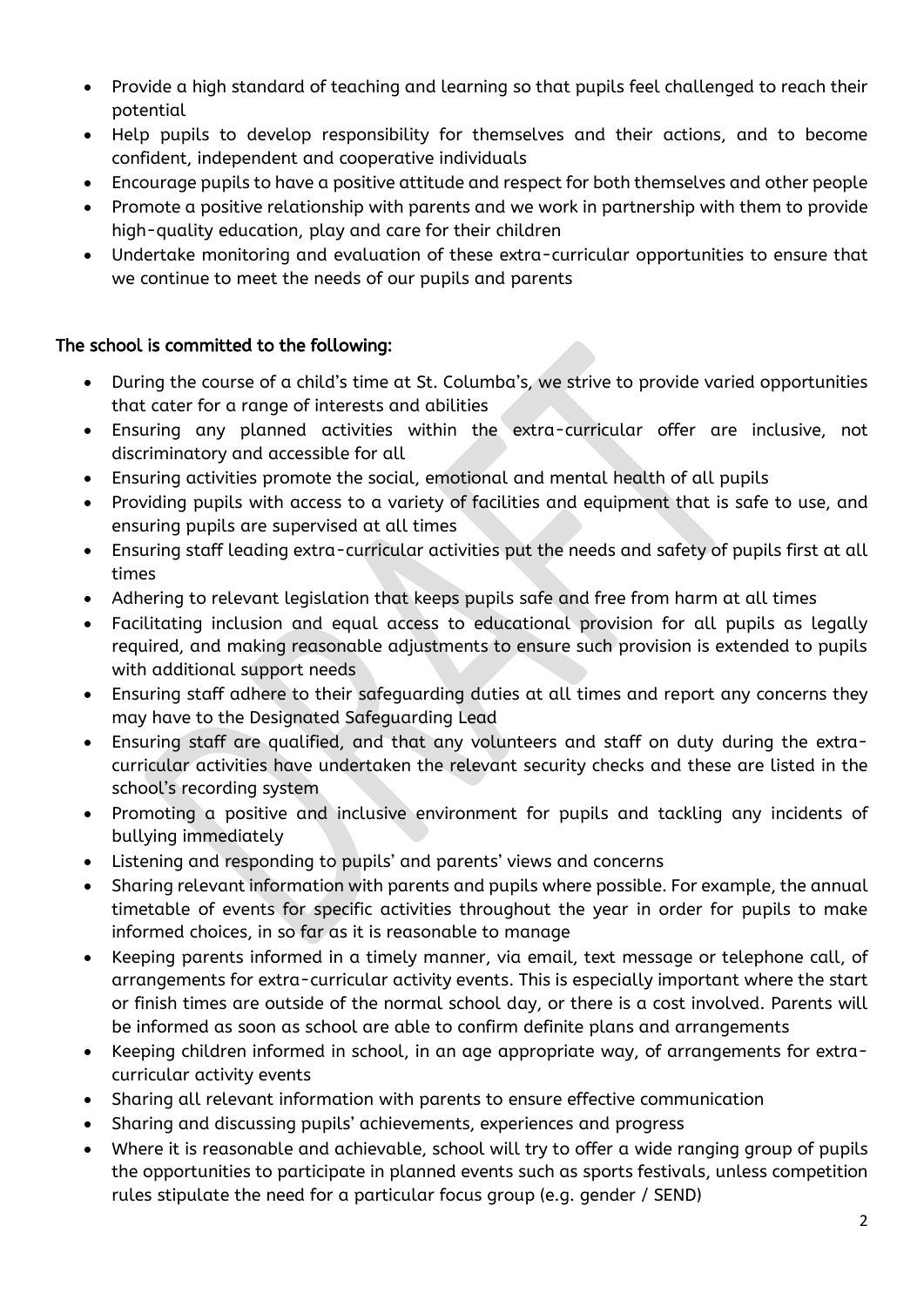# We ask that both pupils and parents commit to the following:

## Pupils

- Act in accordance with the school's Behaviour Policy
- Treat everyone with respect and kindness
- Stay where a member of staff can see and hear you
- Participate where possible
- Talk to a member of staff if you have been bullied or witnessed any bullying take place

## Parents:

- Read all the relevant school information which has been sent to you and sign any paperwork required in a timely manner
- Pay for charges requested by the school where possible
- Demonstrate understanding if arrangements are beyond the school's control e.g. activities organised by an external agency or last minute changes dictated by the organisers of a planned event
- Provide the school with up-to-date information about your child, e.g. emergency contacts
- Be available, or arrange for someone trustworthy to be available, to collect your child at the end of the day, and inform the school office who will be collecting your child should situations change
- Reiterate to your child the provisions of the Behaviour Policy and the potential for harm should your child break the rules
- Work with us to achieve the best for your child

When selecting pupils to attend or take part in any extra-curricular activities, the school will consider the following, in so far as is reasonably possible:

- The child's voice do they wish to participate in the activity on offer?
- The child's interests, enthusiasm and experiences both in and out of school
- The child's skill, aptitude or ability this is not a limiting factor but may be a consideration in competitive competitions
- The child's participation in previous events
- Where possible, the annual timetable of events for specific activities throughout the year in order for participation to be monitored across cohorts and groups of pupils
- The child's conduct in line with the school's Behaviour Policy this is not a limiting factor but reasonable adjustments or additional support may need to be considered in some circumstances
- The opportunity to provide experiences for a wide range of pupils of all ages
- Permission from parents and signed paperwork parents must communicate directly with school if they wish to express an opinion or discuss a concern